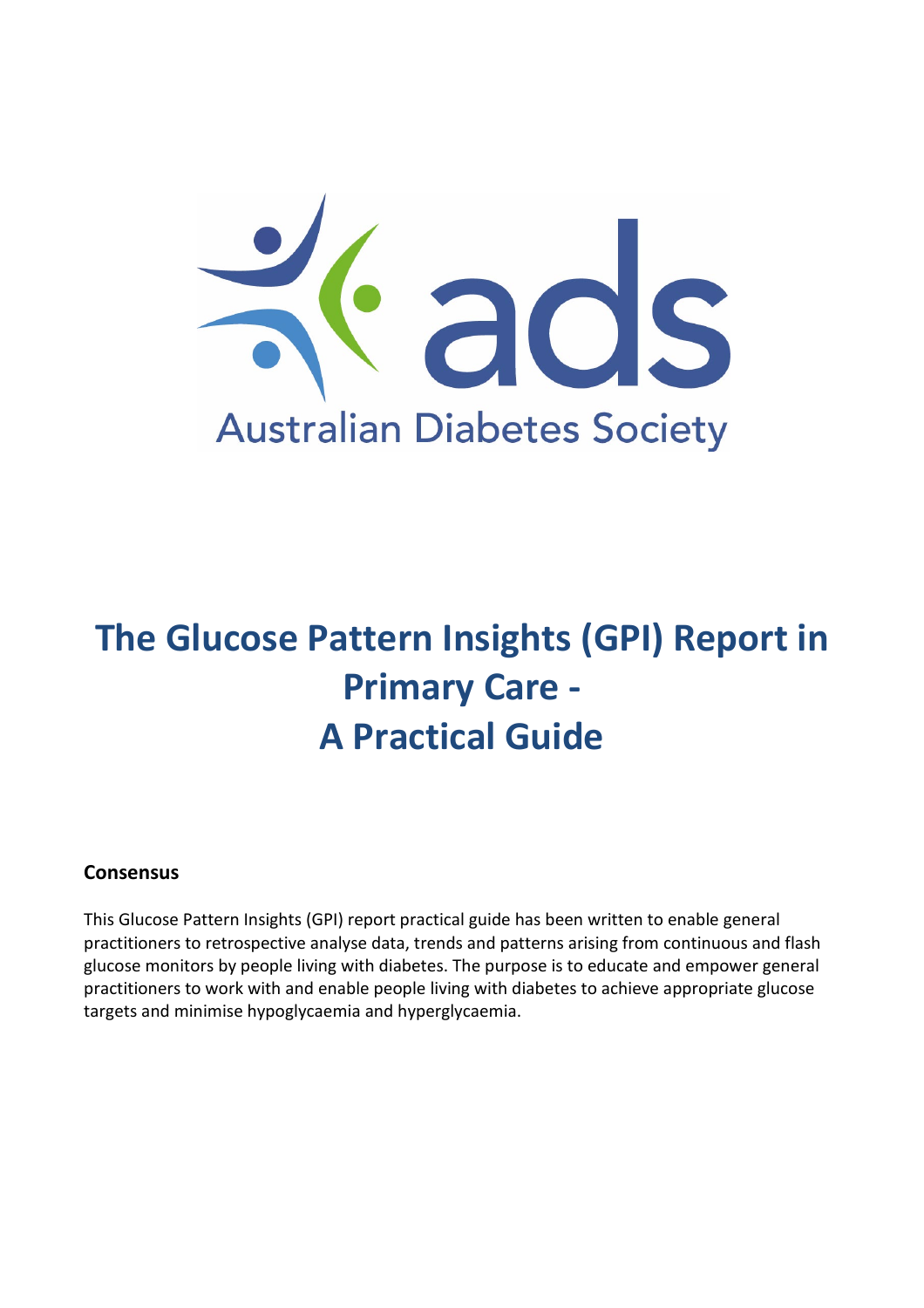# **Background**

There are approximately 1.4 million Australians living with diabetes, with approximately 130,000 people living with type 1 diabetes. Diabetes contributes to 1.2 million hospitalisations and was the 8<sup>th</sup> leading cause of death in Australia. Furthermore, diabetes is a major contributing factor to the leading cause of death in Australians, that being coronary heart disease. It is estimated that diabetes costs the Australian economy \$14.6 billion per annum in direct and indirect costs.

Recent advances in technology and the development of continuous glucose monitoring (CGM) and flash glucose monitoring (FGM) systems have significantly changed the way that people with diabetes can measure their glucose levels. A recent Australian study showed that people with type 1 diabetes who used CGM had lower HbA1c levels, a greater likelihood of achieving a HbA1c of less than 7%, less likelihood of achieving a HbA1c more than 9%, and lower rates of severe hypoglycaemia and diabetic ketoacidosis [1].

The Australian diabetes health professional organisations have recently published a consensus statement advocating for equitable access to diabetes management technologies for people with type 1 diabetes [2]. Since April 2017, the Australian Commonwealth Government has been progressively providing CGM/FGM to people with type 1 diabetes under a subsidy scheme. This means that from July 2022, all Australians living with type 1 diabetes will have the choice of using CGM/FGM to manage their glucose levels. With the potential of 130,000 Australians with type 1 diabetes using CGM/FGM, the amount of data generated and the need for analysis to enable informed clinical decisions has necessitated the development of a structured glucose profiling and data presentation [3, 4].

CGM and FGM enable ready use of real-time monitoring of interstitial glucose levels. Capillary glucose monitoring is reliant on the individual (person) with diabetes conducting a fingerprick test, which can be inconvenient, painful and a barrier to self care. [5]. With the increase in data access via CGM/FGM, the person with diabetes can make timely interpretations and decisions about their glucose management including trends across minutes and hours [6]. In addition, glucose monitoring across a series of 14 days enables glucose summary patterns and profiles to be automatically generated, so the person with diabetes and their health care team can, retrospectively, interpret glucose metrics and patterns in order to help achieve individualised glucose targets, and to minimise hypoglycaemia and hyperglycaemia [7].

This guide focuses on the practical aspects of the clinical effectiveness of glucose profiling in diabetes, emphasising retrospective, summary reporting methods for the General Practitioner.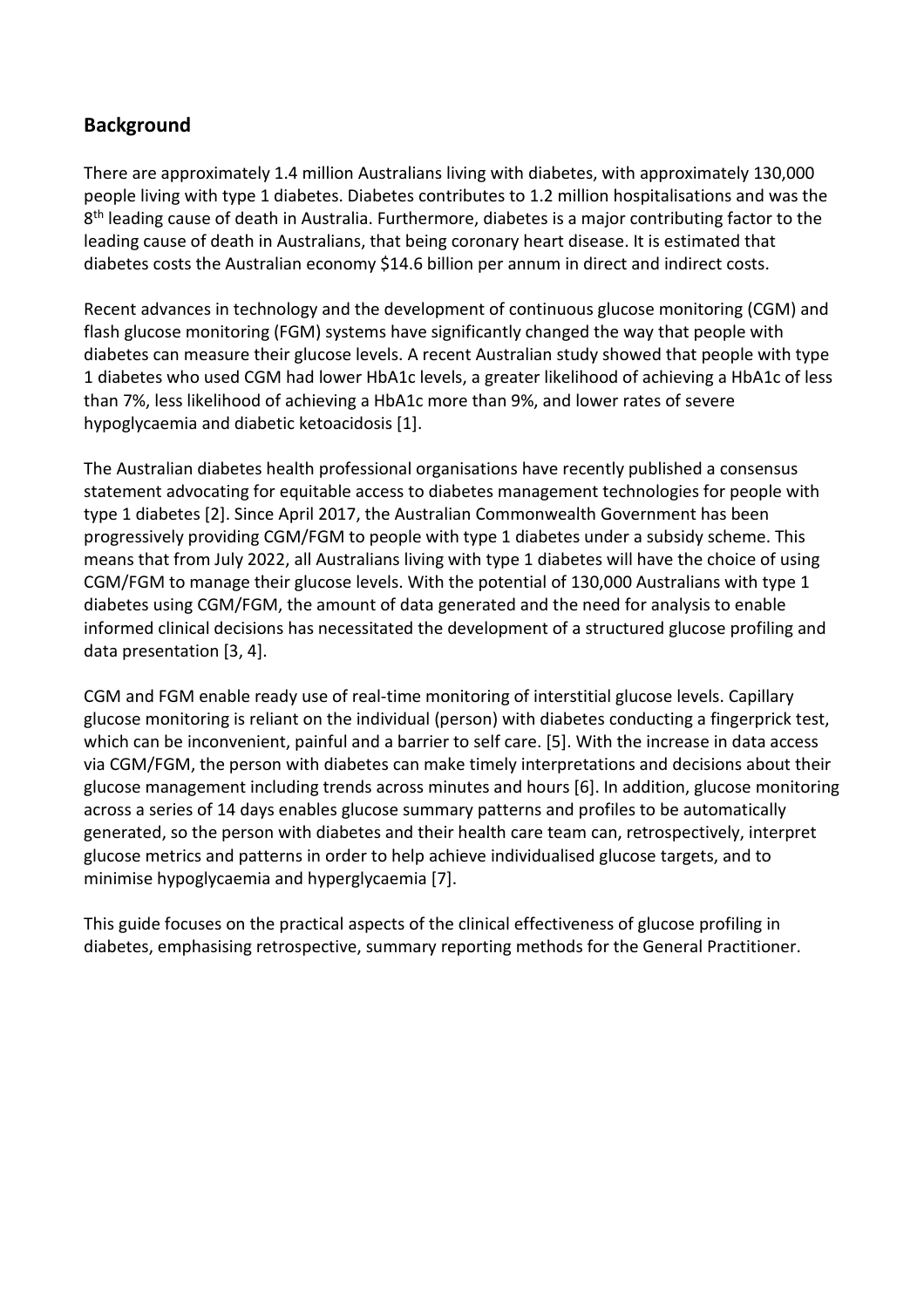# **Understanding the Glucose Pattern Insights (GPI) Report**

Professor Roger Mazze and colleagues developed the Ambulatory Glucose Profile (AGP) in the late 1980s when structured memory blood glucose monitoring was being developed [10]. Today, software associated with each device helps assemble glucose levels into summary graphical formats to enable rational data interpretation in the clinical context [7-9]. This has been further refined and updated into the Glucose Pattern Insights (GPI) report specifically designed for general practitioners.

The Glucose Pattern Insights (GPI) report is divided into three parts

- 1. The glucose metrics (glucose pattern insights)
- 2. Considerations for the clinician
- 3. 14-day glucose patterns

While the GPI does not provide the complete Ambulatory Glucose Profile data, it does present the relevant information required for general practitioners to support people with diabetes using CGM/FGM to manage their glucose levels accordingly [3,5,8,11,12]. These include the following components:

- (a) **Sensor capture data completeness** provides information on the completeness of the reading period across a predefined serial time frame. The aim is for this to have at least 70% of the data captured across the entire 14-day time period [12].
- (b) **Glucose management indicator (GMI)** recent publications have indicated that 14 days of continuous glucose monitoring data can provide the GMI that is representative of the individual laboratory-based HbA1c values.
- (c) **Time in range (TIR)** increasingly this target glucose metric is being utilised to reflect whether an individualised TIR is being achieved for the glucose measures being monitored. The period of monitoring can vary but most commonly a 14-day timeframe is used. Typically in adults with type 1 diabetes, the range chosen is 3.9-10.0 mmol/L and the % TIR target is at least 70%, with less than 4% below the target range, and at most the remaining 25% above the target range. Usually, column graphs or pie graphs are utilised to report the TIR data [12].
- (d) **Glucose patterns graph (14 days)** a summary graph of glucose data presented over a 24 hour period, combining results from consecutive days and indicating hypoglycaemic and hyperglycaemic periods as well as glucose variability.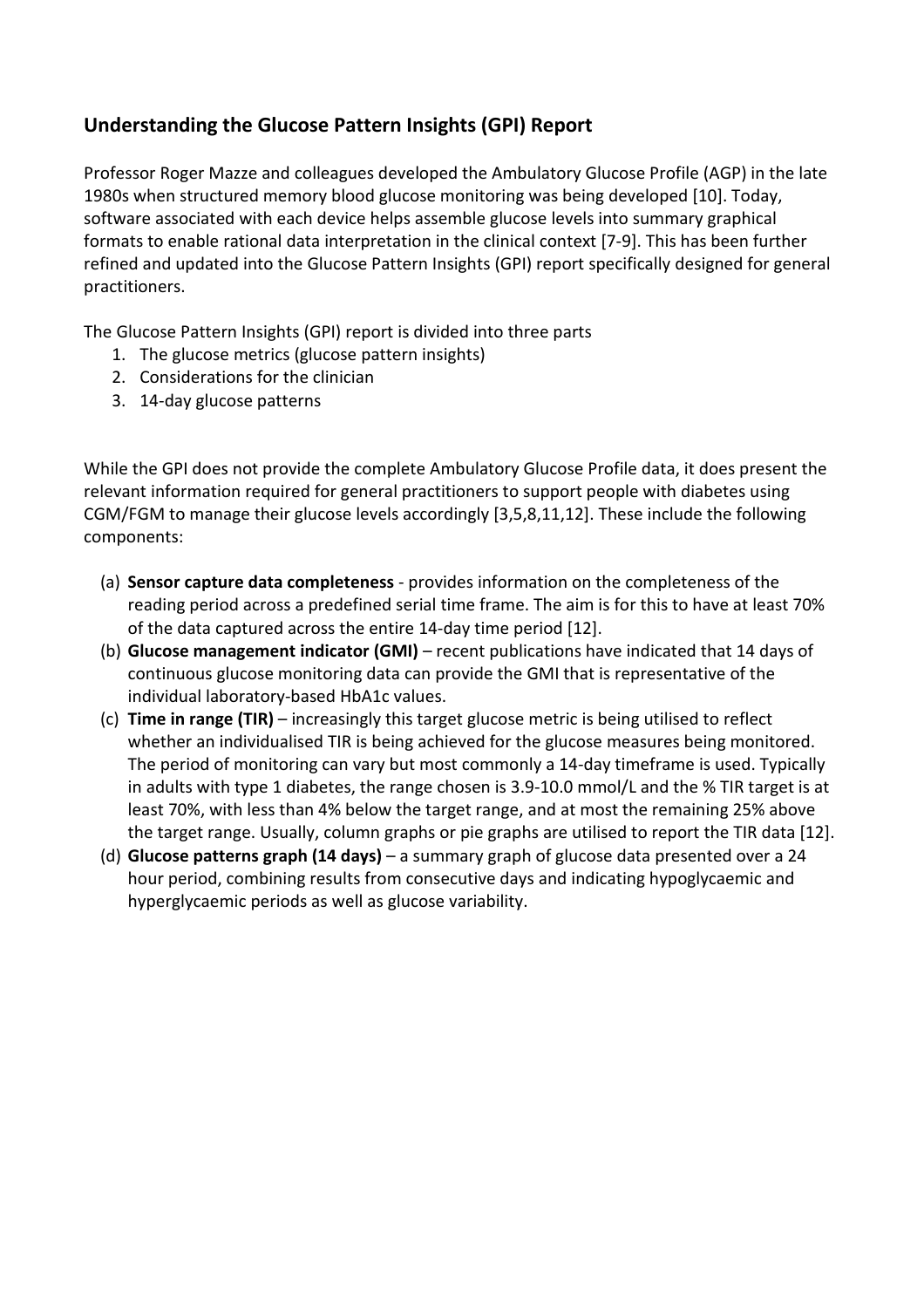# **Figure 1: Example of a Glucose Pattern Insights (GPI) Report**

# **Glucose Pattern Insights**

### Generated: 03/05/2022 Page: 1 of 1

100%

### Selected Dates: 6 Jan - 19 Jan 2015 (14 Days) % Time Sensor is Active **Time in Ranges** ¢

| Very High >13.9 mmol/L<br>A company's a strategies and such as a company of the strategies and |     |                        |
|------------------------------------------------------------------------------------------------|-----|------------------------|
| $10.1 - 13.9$                                                                                  | 76a | Goal: <25%             |
| Target 3.9 - 10.0                                                                              |     | ---------------------- |
|                                                                                                |     |                        |
|                                                                                                |     |                        |
| Low $3.0 - 3.8$                                                                                |     |                        |

| Slucose Statistics                                                                                                                                                        |
|---------------------------------------------------------------------------------------------------------------------------------------------------------------------------|
| Average Glucose<br>$9.0$ mmol/L Goal: $\leq$ 8.6 mmol/L                                                                                                                   |
| Glucose Management Indicator (GMI)<br>Approximate A1C level based on average CGM glucose level.<br>$7.2$ % Goal: $\leq$ 7.0% $\vert$ 55 mmol/mol Goal: $\leq$ 53 mmol/mol |

### **Considerations for the Clinician1**

Most Important Pattern: Highs with some Lows | Overnight, Afternoon

## $\bullet$  Medication

- If starting or adjusting medication to address highs, consider ٠ how the medication could induce lows
- > Consider different therapy to address glucose variability

## **C**A Lifestyle

The following behaviors may contribute to high glucose variability:

- Medication sometimes missed?
- Meals sometimes missed or vary in carbohydrates?
- Activity level varies daily?
- Alcohol consumption varies daily?



# **Glucose Patterns (14 Days)**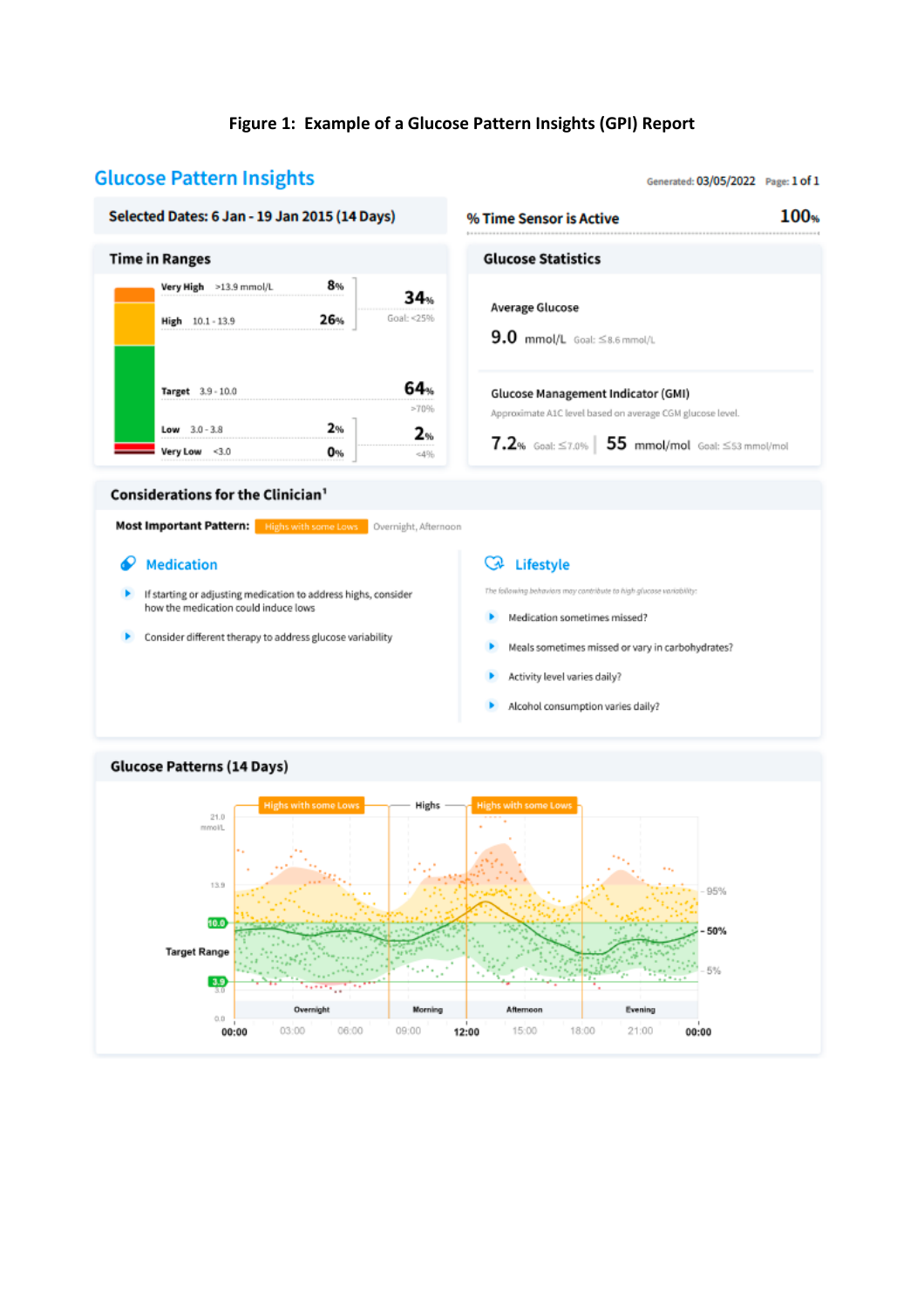# **Part 1: Glucose Pattern Insights (GPI):**

- The **clinical data capture** should be at least 70% of a 14 day period. In this case, the active sensor data capture is 100%
- **Time in Range** (which is typically set at 3.9–10 mmol/L for type 1 diabetes please see below) should be at least 70%. In this case it is 64%
- **Time below range** should be less than 4%. In this case it is 2%
- **Time above range** should be less than 25%. In this case it is 34%
- **Glucose management indicator (GMI)** is an estimate of HbA1c, which should be less than 7%. In this case it is 7.2%

# **Part 2: Clinical Considerations**

The GPI identifies areas that require clinical considerations and provides the clinician with some points to consider discussing with the person with diabetes to improve glycaemic targets as well as glucose variability. In this case, adjustments can be made to increase time in range as well as lifestyle modifications to improve glycaemic variability.

# **Part 3: Glucose Patterns (14 days)**

The glucose data are assembled across a 24 hour period, combining consecutive days' results into the one summary graph. The median line indicates that 50% of readings fall above the line and 50% of the glucose readings fall below the line. In order to reflect variation in data, the 25<sup>th</sup> and 75<sup>th</sup> centiles are included as shaded areas, as are the 5th and 95th centiles. In addition the Glucose Patterns graph shows the variability in glucose data, which can be improved by making adjustments to lifestyle factors (timing of meals, carbohydrate intake, exercise, alcohol intake etc.) as well as medications. Thus, the graph provides a graphical representation of data across a series of days, consolidated into one image.

In this case, significant hyperglycaemic events are occurring during the afternoon and evening as well as overnight. There are some values in the hypoglycaemic range (below 3.9 mmol/L). The highest priority is always to address and prevent hypoglycaemia. In this case adjustments to insulin dosing to address the significant hyperglycaemia would need to be carefully done so that they do not increase time below range (particularly overnight).

In addition, glucose variability can be reduced by investigating lifestyle factors including carbohydrate intake, timing of or missed meals, missed medications, changes in physical activity or alcohol consumption.

The challenges with this type of reporting include the following: the data generated need to be near-complete to aid interpretation; timing of meals, in particular, may vary between days and thus contribute to variability in and across day summary data; within day variability may be diluted.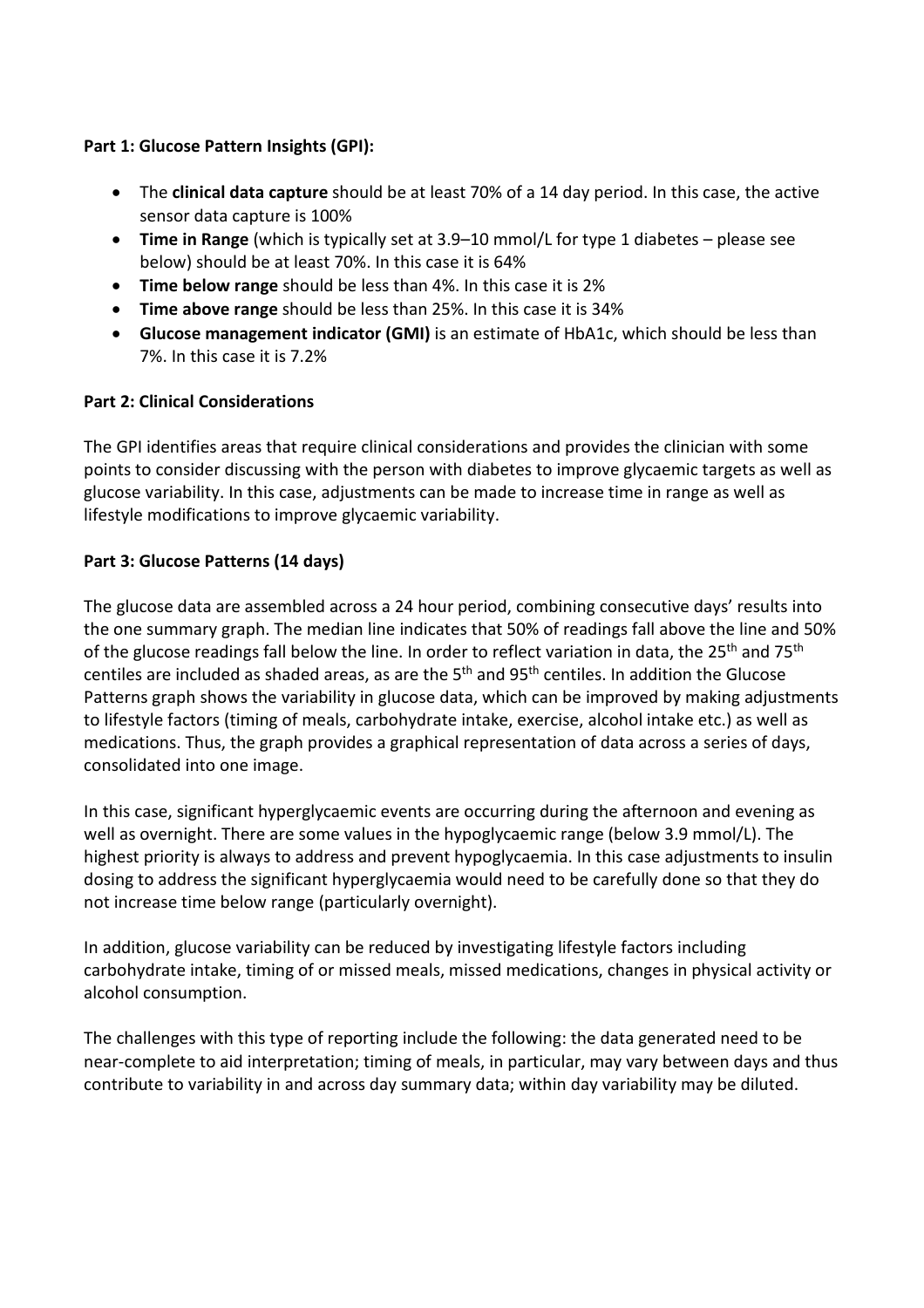Recently, the International Consensus on Time in Range updated a number of clinical parameters, including time in range, as well as above and below range targets. Figure 2 below shows CGMbased targets for different diabetes populations [12].





# **Practical Points:**

- 1. In general for type 1 diabetes, a time in range of greater than 70% with a time below range of less than 4% and a time above range of less than 25% is recommended.
- 2. For older people or those at high risk or with hypoglycaemia unawareness, a time in range of greater than 50% with a time below range of less than 1% and a time above range of less than 50% is recommended.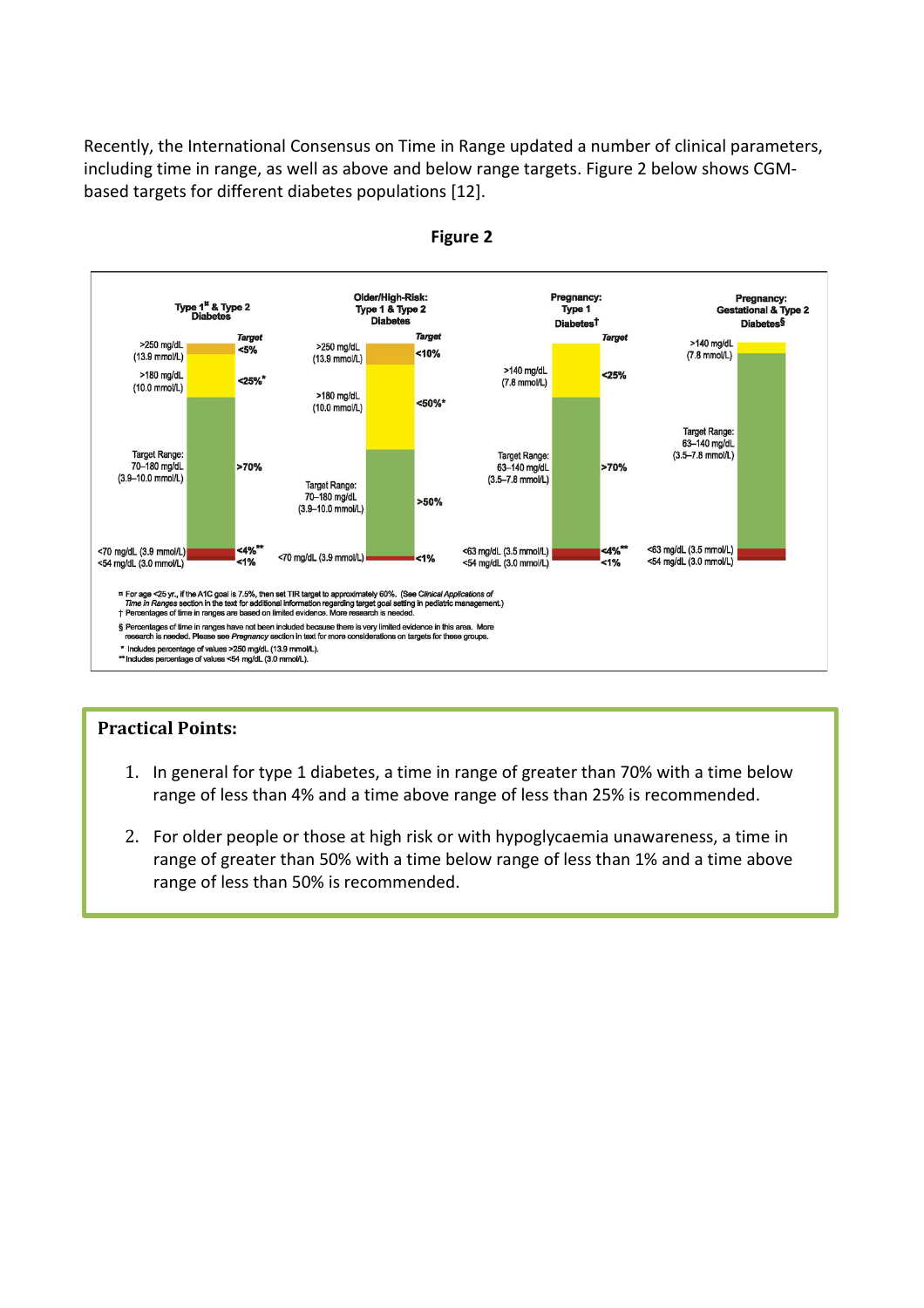An expert panel of diabetes specialists in Europe [13] developed a step-by-step approach to assist clinicians in analysing AGP reports in clinical practice (Figure 3)**.** The group supported the view that the AGP can be an effective standard for the analysis of glucose data. The step-by-step approach is expected to improve glycaemic control and may help people with diabetes better understand and become more involved in managing their diabetes. The focus and priority should be preventing and managing hypoglycaemia, including nocturnal events.



**Figure 3**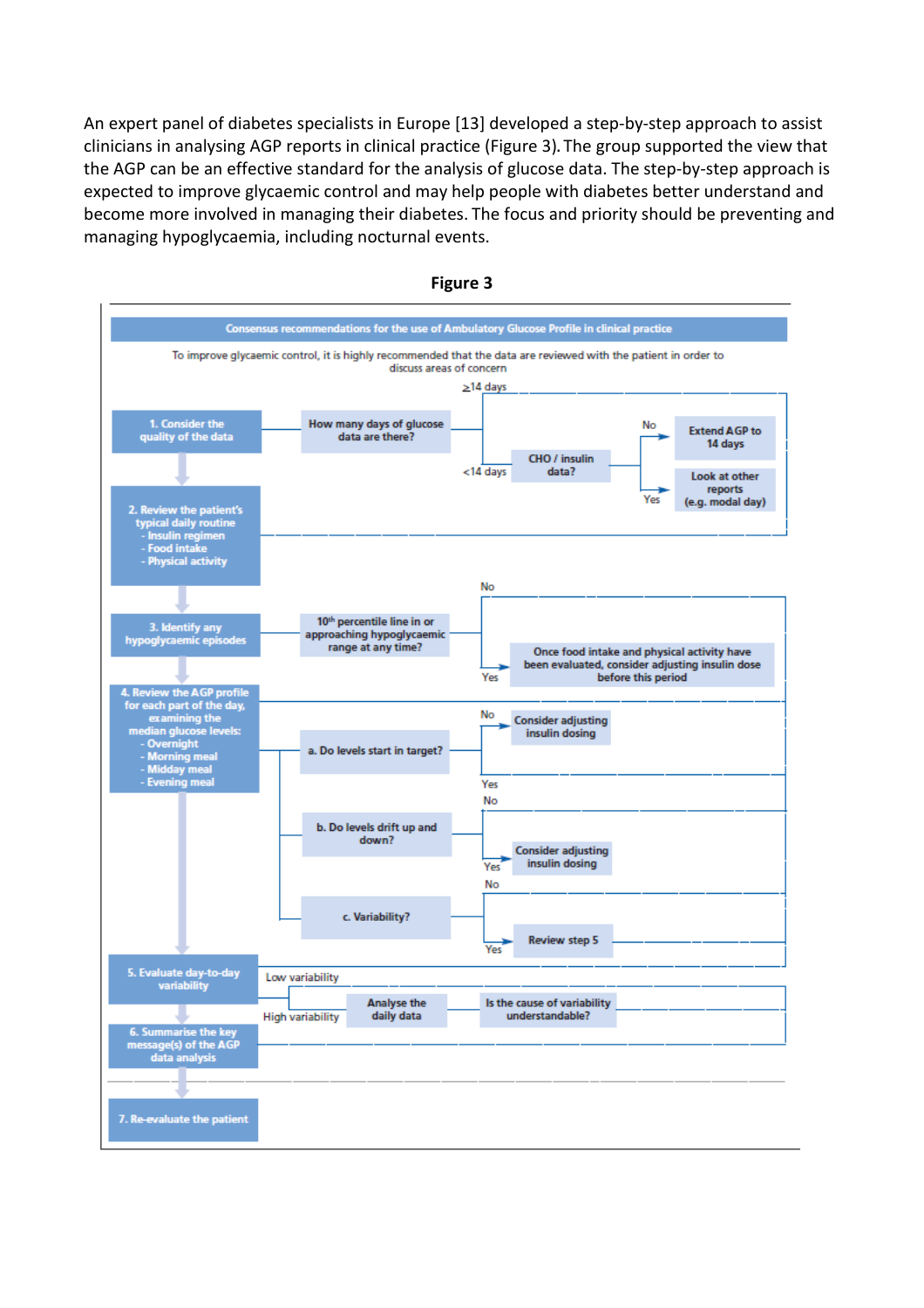# References:

[1] Johnson SR, Holmes-Walker DJ, Chee M, Earnest A, Jones TW on behalf of the CGM Advisory Committee and Working Party and the ADDN Study Group. Universal Subsidized Continuous Glucose Monitoring Funding for Young People With Type 1 Diabetes: Uptake and Outcomes Over 2 Years, a Population-Based Study Diabetes Care. 2022; 45(2):391–397.

[2] Pease AJ, Andrikopoulos S, Abraham MB, Craig ME, Fenton B, Overland J, Price S, Simmons D, Ross GP. , access and recommendations regarding technologies for people living with type 1 diabetes: consensus statement of the ADS/ADEA/APEG/ADIPS Working Group. Med J Aust 2021; 215(10):443-446.

[3] International Consensus on Use of Continuous Glucose Monitoring. Danne T, Nimri R, Battelino T, Bergenstal RM, Close KL, DeVries JH, Garg S, Heinemann L, Hirsch I, Amiel SA, Beck R, Bosi E, Buckingham B, Cobelli C, Dassau E, Doyle FJ 3rd, Heller S, Hovorka R, Jia W, Jones T, Kordonouri O, Kovatchev B, Kowalski A, Laffel L, Maahs D, Murphy HR, Nørgaard K, Parkin CG, Renard E, Saboo B, Scharf M, Tamborlane WV, Weinzimer SA, Phillip M. Diabetes Care. 2017; 40(12):1631-1640.

[4] Brown SA, Basu A, Kovatchev BP. Beyond HbA1c: using continuous glucose monitoring metrics to enhance interpretation of treatment effect and improve clinical decision-making Diabet Med. 2019; 36(6):679-687.

[5] Petrie JR, Peters AL, Bergenstal RM, Holl RW, Fleming GA, Heinemann L. Improving the Clinical Value and Utility of CGM Systems: Issues and Recommendations: A Joint Statement of the European Association for the Study of Diabetes and the American Diabetes Association Diabetes Technology Working Group. Diabetes Care. 2017; 40(12):1614-1621.

[6] Kudva YC, Ahmann AJ, Bergenstal RM, Gavin JR 3rd, Kruger DF, Midyett LK, Miller E, Harris DR. Approach to Using Trend Arrows in the FreeStyle Libre Flash Glucose Monitoring Systems in Adults. J Endocr Soc. 2018; 2(12):1320-1337.

[7] Evans M, Cranston I, Bailey CJ. Ambulatory glucose profile (AGP): utility in UK clinical practice. Br J Diab 2017; 17(1):26-33.

[8] Bergenstal RM, Ahmann AJ, Bailey T, Beck RW, Bissen J, Buckingham B, Deeb L, Dolin RH, Garg SK, Goland R, Hirsch IB, Klonoff DC, Kruger DF, Matfin G, Mazze RS, Olson BA, Parkin C, Peters A, Powers MA, Rodriguez H, Southerland P, Strock ES, Tamborlane W, Wesley DM. Recommendations for standardizing glucose reporting and analysis to optimize clinical decision making in diabetes: the ambulatory glucose profile. J Diabetes Sci Technol. 2013; 7(2):562-578.

[9] Mazze R, Akkerman B, Mettner J. An overview of continuous glucose monitoring and the ambulatory glucose profile. Minn Med. 2011; 94(8):40-44.

[10] Mazze RS, Lucido D, Langer O, Hartmann K, Rodbard D. Ambulatory glucose profile: representation of verified self-monitored blood glucose data. Diabetes Care. 1987; 10(1):111-117.

[11[\] Grunberger G,](https://www.ncbi.nlm.nih.gov/pubmed/?term=Grunberger%20G%5BAuthor%5D&cauthor=true&cauthor_uid=29547046) [Handelsman Y,](https://www.ncbi.nlm.nih.gov/pubmed/?term=Handelsman%20Y%5BAuthor%5D&cauthor=true&cauthor_uid=29547046) [Bloomgarden ZT,](https://www.ncbi.nlm.nih.gov/pubmed/?term=Bloomgarden%20ZT%5BAuthor%5D&cauthor=true&cauthor_uid=29547046) Fonseca VA, Garber AJ, Haas RA, Roberts VL, [Umpierrez](https://www.ncbi.nlm.nih.gov/pubmed/?term=Umpierrez%20GE%5BAuthor%5D&cauthor=true&cauthor_uid=29547046)  [GE.](https://www.ncbi.nlm.nih.gov/pubmed/?term=Umpierrez%20GE%5BAuthor%5D&cauthor=true&cauthor_uid=29547046) American Association of Clinical Endocrinologists and American College of Endocrinology 2018 Position Statement on Integration of Insulin Pumps and Continuous Glucose Monitoring in Patients with Diabetes. Endocr Pract. 2018; 24(3):302-308.